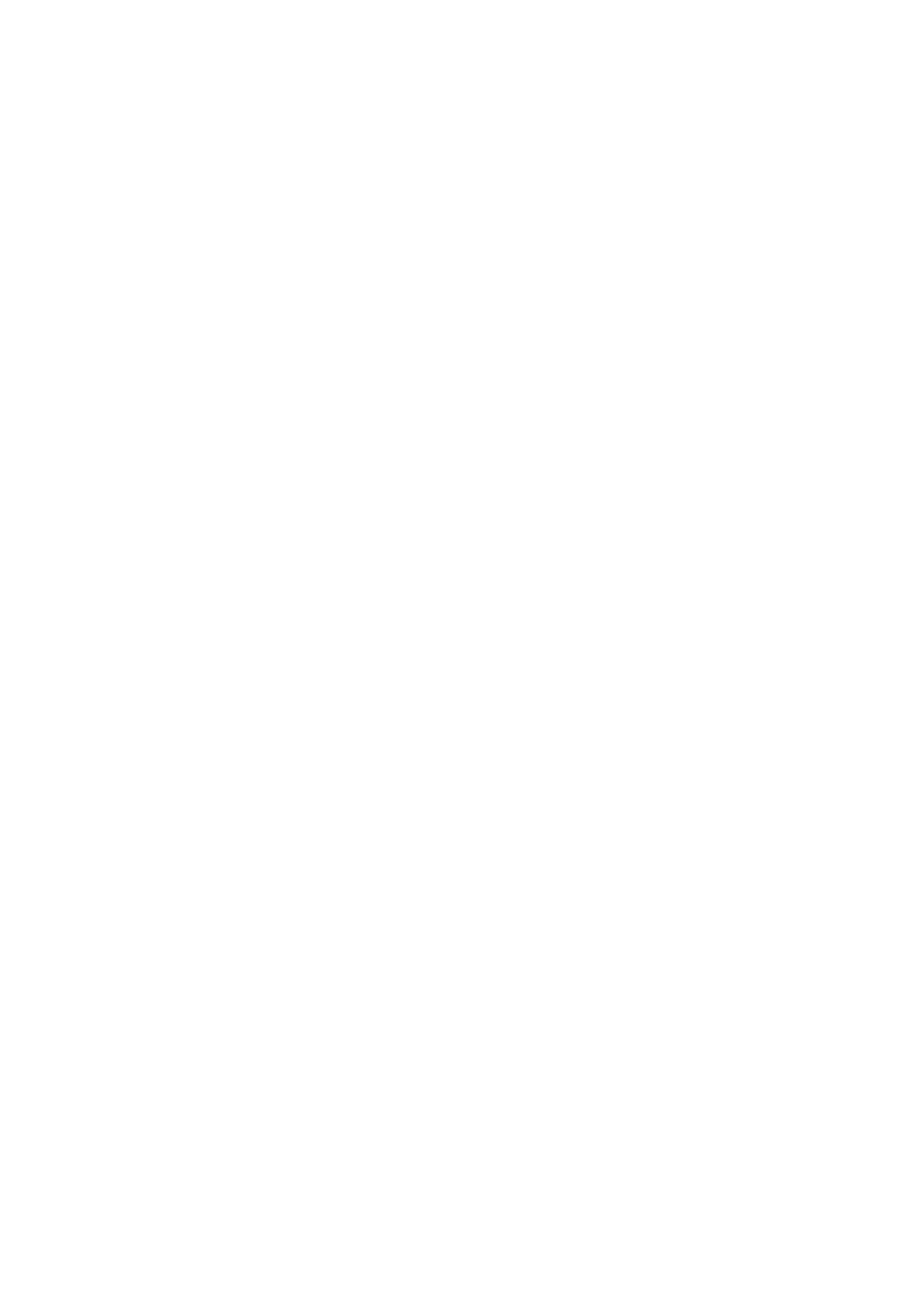## **Thistly Meadow Primary School Online Safety Policy**

#### **Contents**

Appendix 1: EYFS and KS1 acceptable use agreement (pupils and parents/carers) Appendix 2: KS1 acceptable use agreement (pupils and parents/carers)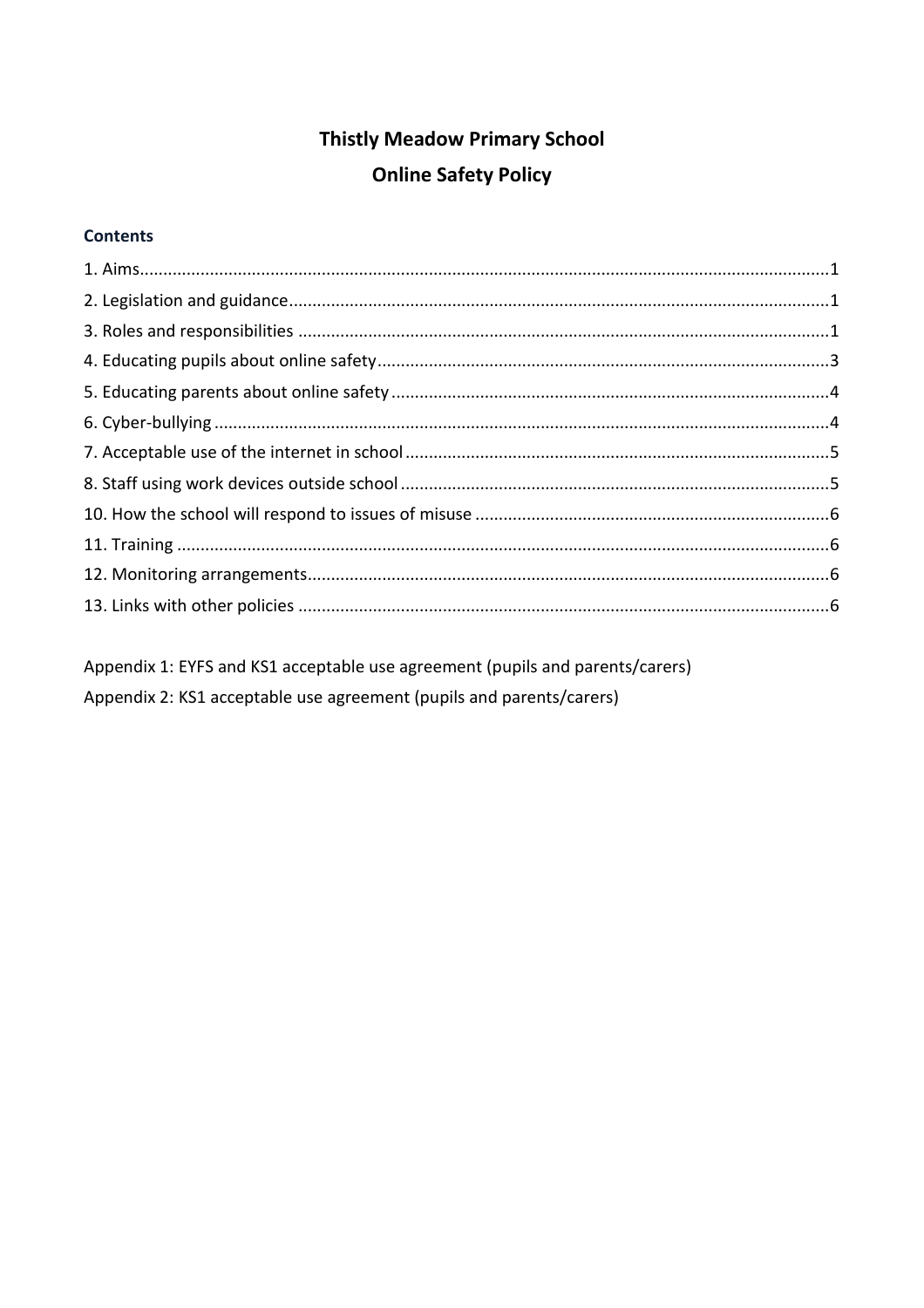#### <span id="page-3-0"></span>**1. Aims**

Our school aims to:

- Have robust processes in place to ensure the online safety of pupils, staff, volunteers and governors
- Deliver an effective approach to online safety, which empowers us to protect and educate the whole school community in its use of technology
- Establish clear mechanisms to identify, intervene and escalate an incident, where appropriate

#### <span id="page-3-1"></span>**2. Legislation and guidance**

This policy is based on the Department for Education's (DfE) statutory safeguarding guidance, [Keeping Children Safe in Education,](https://www.gov.uk/government/publications/keeping-children-safe-in-education--2) and its advice for schools on:

- [Teaching online safety in schools](https://www.gov.uk/government/publications/teaching-online-safety-in-schools)
- [Preventing and tackling bullying](https://www.gov.uk/government/publications/preventing-and-tackling-bullying) and [cyber-bullying: advice for head](https://www.gov.uk/government/publications/preventing-and-tackling-bullying) teachers and school staff
- [Relationships and sex education](https://www.gov.uk/government/publications/relationships-education-relationships-and-sex-education-rse-and-health-education)
- [Searching, screening and confiscation](https://www.gov.uk/government/publications/searching-screening-and-confiscation)

It also refers to the DfE's guidance on [protecting children from radicalisation.](https://www.gov.uk/government/publications/protecting-children-from-radicalisation-the-prevent-duty)

It reflects existing legislation, including but not limited to the [Education Act 1996](https://www.legislation.gov.uk/ukpga/1996/56/contents) (as amended), the [Education and Inspections Act 2006](https://www.legislation.gov.uk/ukpga/2006/40/contents) and the [Equality Act 2010.](https://www.legislation.gov.uk/ukpga/2010/15/contents) In addition, it reflects the [Education](http://www.legislation.gov.uk/ukpga/2011/21/contents/enacted)  [Act 2011,](http://www.legislation.gov.uk/ukpga/2011/21/contents/enacted) which has given teachers stronger powers to tackle cyber-bullying by, if necessary, searching for and deleting inappropriate images or files on pupils' electronic devices where they believe there is a 'good reason' to do so.

The policy also takes into account the National Curriculum computing programmes of study.

#### <span id="page-3-2"></span>**3. Roles and responsibilities**

#### **3.1 The governing board**

The governing board has overall responsibility for monitoring this policy and holding the Head teacher to account for its implementation.

The governing board will co-ordinate regular meetings with appropriate staff to discuss online safety, and monitor online safety logs as provided by the designated safeguarding lead (DSL).

#### **3.2 The Head teacher**

The Head teacher is responsible for ensuring that staff understand this policy, and that it is being implemented consistently throughout the school.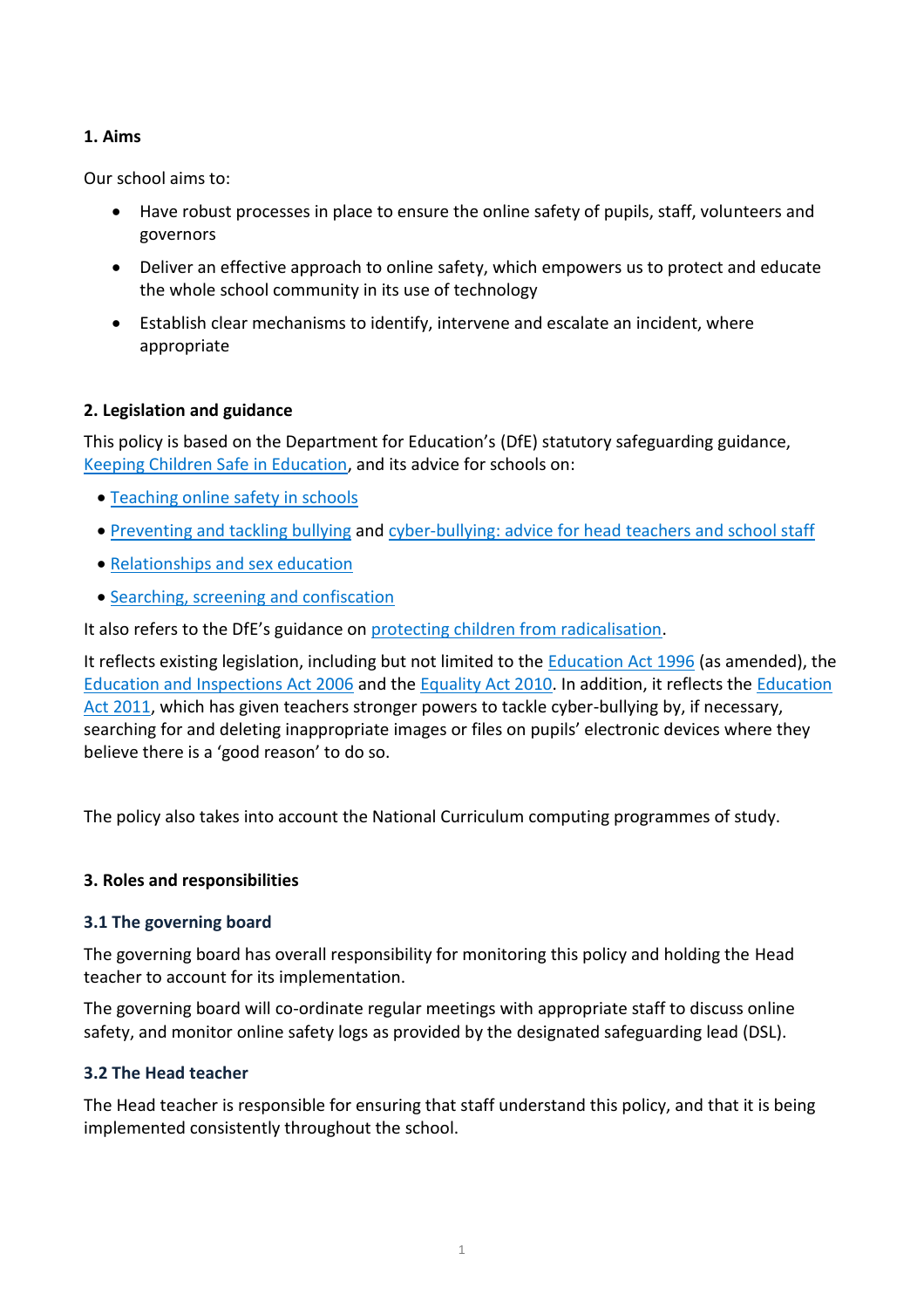#### **3.3 The Designated Safeguarding Lead**

Details of the school's DSL deputies are set out in our child protection and safeguarding policy as well as relevant job descriptions.

The DSL takes lead responsibility for online safety in school, in particular:

- Ensuring that staff understand this policy and that it is being implemented consistently throughout the school
- Working with the other staff and the ICT contractor as necessary, to address any online safety issues or incidents
- Ensuring that any online safety incidents are logged and dealt with appropriately in line with this policy
- Ensuring that any incidents of cyber-bullying are logged and dealt with appropriately in line with the school behaviour policy
- Updating and delivering staff training on online safety
- Liaising with other agencies and/or external services if necessary
- Providing regular reports on online safety in school to the governing body

#### **3.4 The ICT contractor**

The ICT contractor is responsible for:

- Putting in place appropriate filtering and monitoring systems, which are updated on a regular basis and keep pupils safe from potentially harmful and inappropriate content and contact online while at school, including terrorist and extremist material.
- Ensuring that the school's ICT systems are secure and protected against viruses and malware, and that such safety mechanisms are updated regularly
- Conducting a full security check and monitoring the school's ICT systems on a regular basis
- Blocking access to potentially dangerous sites and, where possible, preventing the downloading of potentially dangerous files
- Ensuring that any online safety incidents are referred to the head teacher
- Ensuring that any incidents of cyber-bullying are referred to the Head teacher

#### **3.5 All staff and volunteers**

All staff, including contractors and agency staff, and volunteers are responsible for:

- Maintaining an understanding of this policy
- Implementing this policy consistently
- Agreeing and adhering to the terms on acceptable use of the school's ICT systems and the internet (the Authorised Acceptable use policy) and ensuring that pupils follow the school's terms on acceptable use (appendices 1 and 2)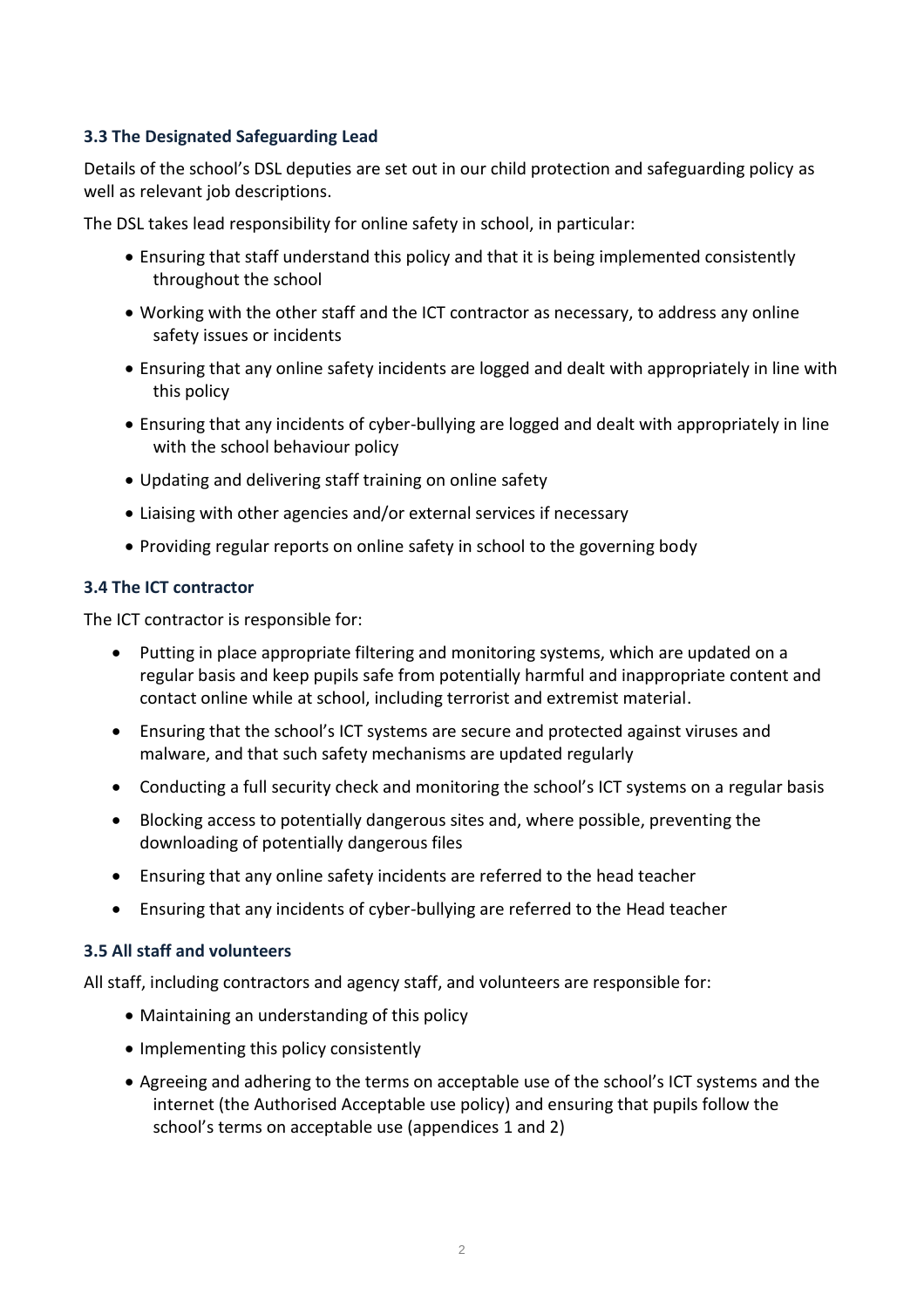- Working with the DSL to ensure that any online safety incidents are logged and dealt with appropriately in line with this policy
- Ensuring that any incidents of cyber-bullying are dealt with appropriately in line with the school behaviour policy

#### **3.6 Parents**

Parents are expected to:

Ensure their child has read, understood and agreed to the terms on acceptable use of the school's ICT systems and internet (appendices 1 and 2)

Parents can seek further guidance on keeping children safe online from the following organisations and websites:

- What are the issues? [UK Safer Internet Centre](https://www.saferinternet.org.uk/advice-centre/parents-and-carers/what-are-issues)
- Hot topics [Childnet International](http://www.childnet.com/parents-and-carers/hot-topics)
- Parent factsheet [Childnet International](https://www.childnet.com/resources/parents-and-carers-resource-sheet)
- Healthy relationships [Disrespect Nobody](https://www.disrespectnobody.co.uk/)

#### **3.7 Visitors and members of the community**

Visitors and members of the community who use the school's ICT systems or internet will be made aware of this policy, when relevant, and expected to read and follow it.

#### <span id="page-5-0"></span>**4. Educating pupils about online safety**

Pupils will be taught about online safety as part of the curriculum:

The introduction of the new relationships and sex education (RSE) curriculum was compulsory from September 2020.

Under the new requirement, **all** schools will have to teach:

[Relationships education and health education](https://schoolleaders.thekeysupport.com/uid/8b76f587-7bf6-4994-abf0-43850c6e8d73/) in primary schools

In **Key Stage 1**, pupils will be taught to:

- Use technology safely and respectfully, keeping personal information private
- Identify where to go for help and support when they have concerns about content or contact on the internet or other online technologies

Pupils in **Key Stage 2** will be taught to:

- Use technology safely, respectfully and responsibly
- Recognise acceptable and unacceptable behaviour
- Identify a range of ways to report concerns about content and contact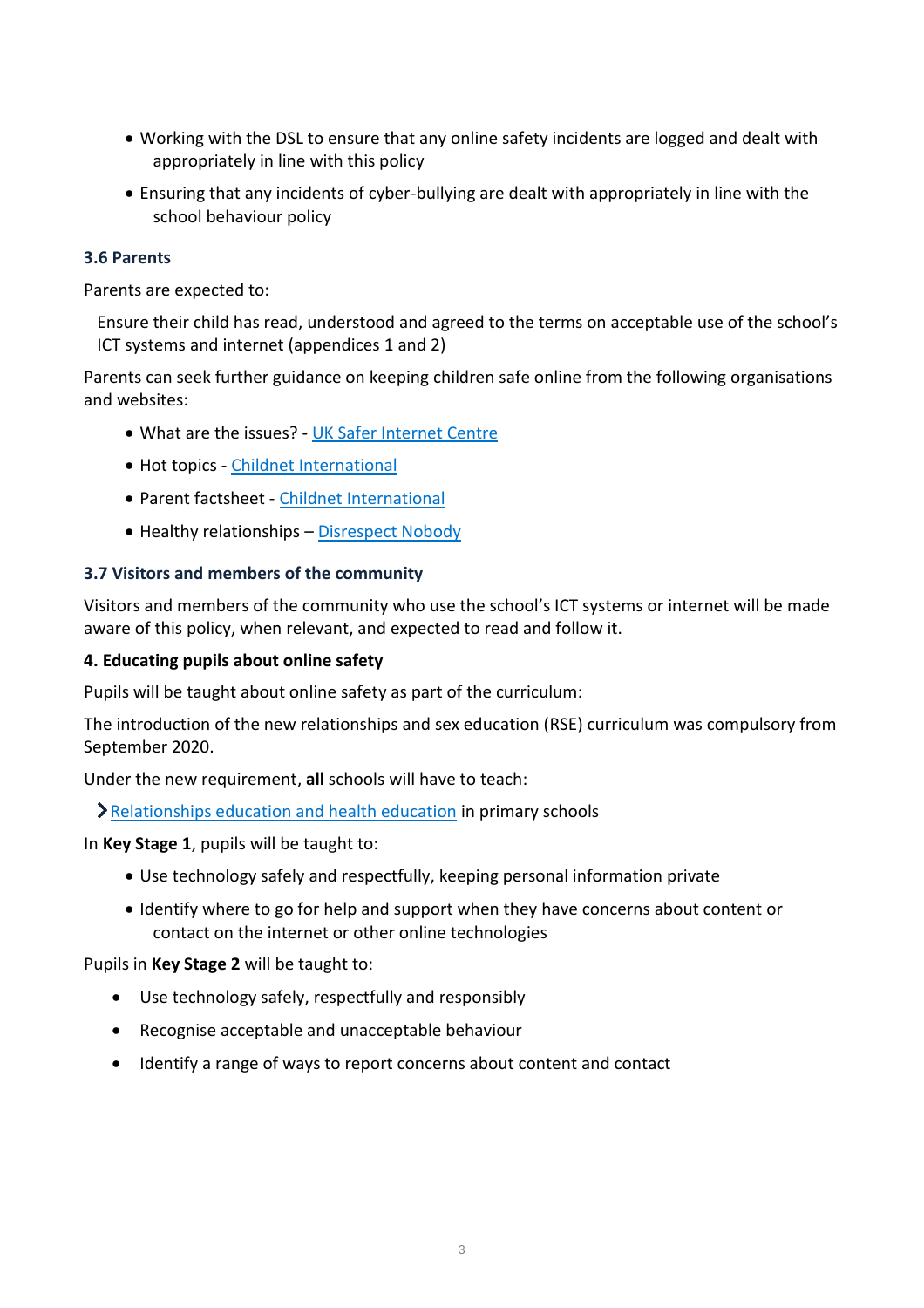By the **end of primary school**, pupils will know:

- That people sometimes behave differently online, including by pretending to be someone they are not
- That the same principles apply to online relationships as to face-to-face relationships, including the importance of respect for others online including when we are anonymous
- The rules and principles for keeping safe online, how to recognise risks, harmful content and contact, and how to report them
- How to critically consider their online friendships and sources of information including awareness of the risks associated with people they have never met
- How information and data is shared and used online
- How to respond safely and appropriately to adults they may encounter (in all contexts, including online) whom they do not know

The safe use of social media and the internet will also be covered in other subjects where relevant.

#### <span id="page-6-0"></span>**5. Educating parents about online safety**

The school will raise parents' awareness of internet safety in letters or other communications home, and in information via our website. This policy will also be shared with parents.

Online safety will also be covered during parents' evenings.

If parents have any queries or concerns in relation to online safety, these should be raised in the first instance with the class teacher.

#### <span id="page-6-1"></span>**6. Cyber-bullying**

#### **6.1 Definition**

Cyber-bullying takes place online, such as through social networking sites, messaging apps or gaming sites. Like other forms of bullying, it is the repetitive, intentional harming of one person or group by another person or group, where the relationship involves an imbalance of power. (See also the school behaviour policy.)

#### **6.2 Preventing and addressing cyber-bullying**

To help prevent cyber-bullying, we will ensure that pupils understand what it is and what to do if they become aware of it happening to them or others. We will ensure that pupils know how they can report any incidents and are encouraged to do so, including where they are a witness rather than the victim.

The school will actively discuss cyber-bullying with pupils, explaining the reasons why it occurs, the forms it may take and what the consequences can be.

Teaching staff are also encouraged to find opportunities to use aspects of the curriculum to cover cyber-bullying. This includes personal, social, health and economic (PSHE) education, and other subjects where appropriate.

All staff, governors and volunteers (where appropriate) receive training on cyber-bullying, its impact and ways to support pupils, as part of safeguarding training (see section 11 for more detail).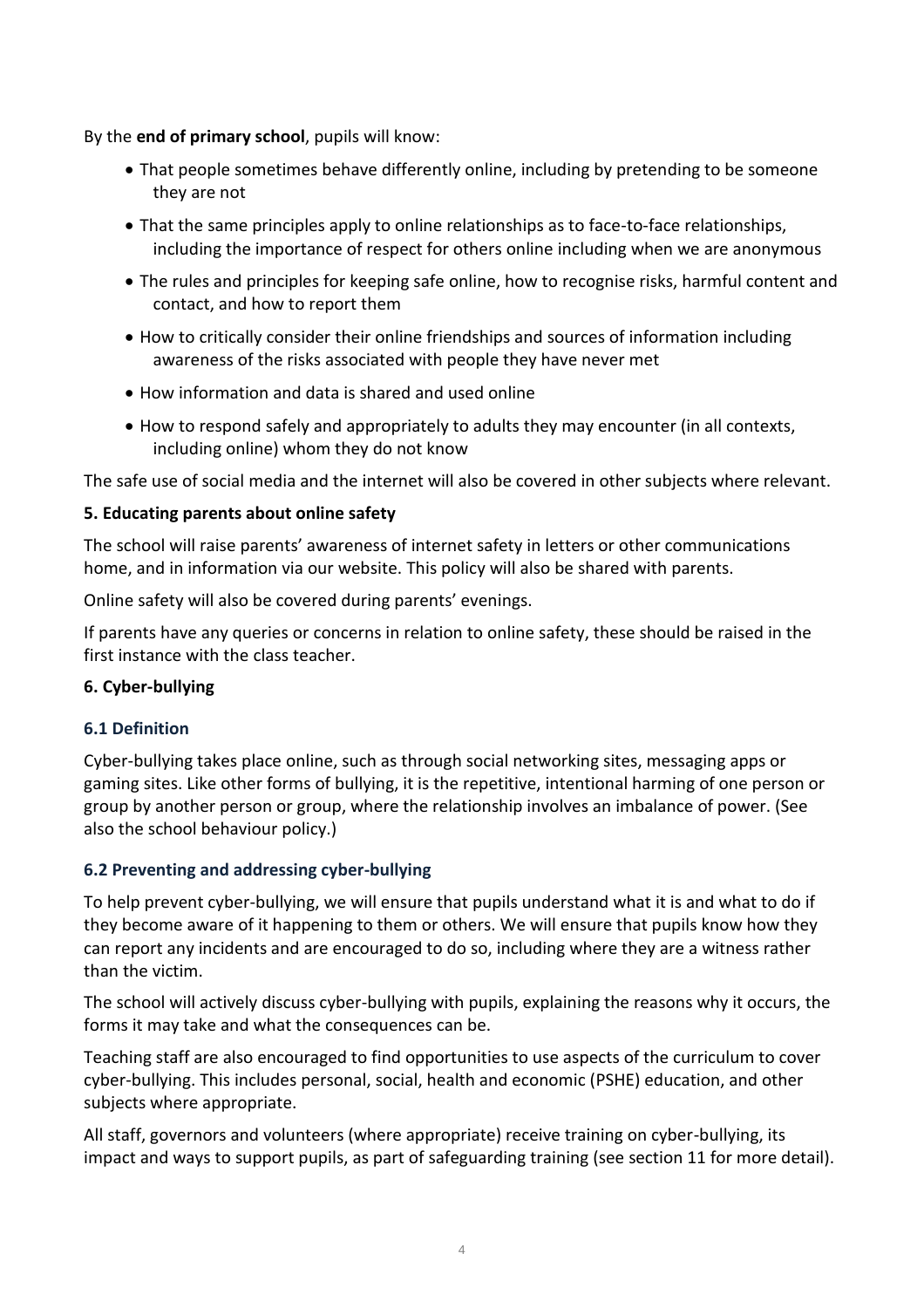The school also sends information on cyber-bullying to parents so that they are aware of the signs, how to report it and how they can support children who may be affected.

In relation to a specific incident of cyber-bullying, the school will follow the processes set out in the school behaviour policy. Where illegal, inappropriate or harmful material has been spread among pupils, the school will use all reasonable endeavours to ensure the incident is contained.

The DSL will consider whether the incident should be reported to the police if it involves illegal material, and will work with external services if it is deemed necessary to do so.

#### **6.3 Examining electronic devices**

Pupils' electronic devices are not permitted in school and devices brought to school (usually mobile phones) are left in the school office. School staff have the specific power under the Education and Inspections Act 2006 (which has been increased by the Education Act 2011) to search for and, if necessary, delete inappropriate images or files on pupils' electronic devices, including mobile phones, iPads and other tablet devices, where they believe there is a 'good reason' to do so.

If inappropriate material is found on a device, it is up to the staff member in conjunction with the DSL or other member of the senior leadership team to decide whether they should:

- Delete that material, or
- Retain it as evidence (of a criminal offence or a breach of school discipline), and/or
- Report it to the police

Any searching of pupils will be carried out in line with the DfE's latest guidance on screening, [searching and confiscation](https://www.gov.uk/government/publications/searching-screening-and-confiscation) and the school's COVID-19 risk assessment.

Any complaints about searching for or deleting inappropriate images or files on pupils' electronic devices will be dealt with through the school complaints procedure.

#### <span id="page-7-0"></span>**7. Acceptable use of the internet in school**

All pupils are expected to sign an agreement regarding the acceptable use of the school's ICT systems and the internet (appendices 1-2). Staff/Governors/Visitors will be expected to read and agree to the school's terms contained within the school's Authorised Acceptable use policy.

Use of the school's internet must be for educational purposes only, or for the purpose of fulfilling the duties of an individual's role.

We will monitor the websites visited by pupils, staff, volunteers, governors and visitors (where relevant) to ensure they comply with the above.

More information is set out in the acceptable use agreements in appendices 1 and 2.

#### <span id="page-7-1"></span>**8. Staff using work devices outside school**

All staff members will take appropriate steps to ensure their devices remain secure. This includes, but is not limited to:

• Keeping the device password-protected – strong passwords are at least 8 characters, with combination of upper and lower-case letters, numbers and special characters (e.g. asterisk or currency symbol)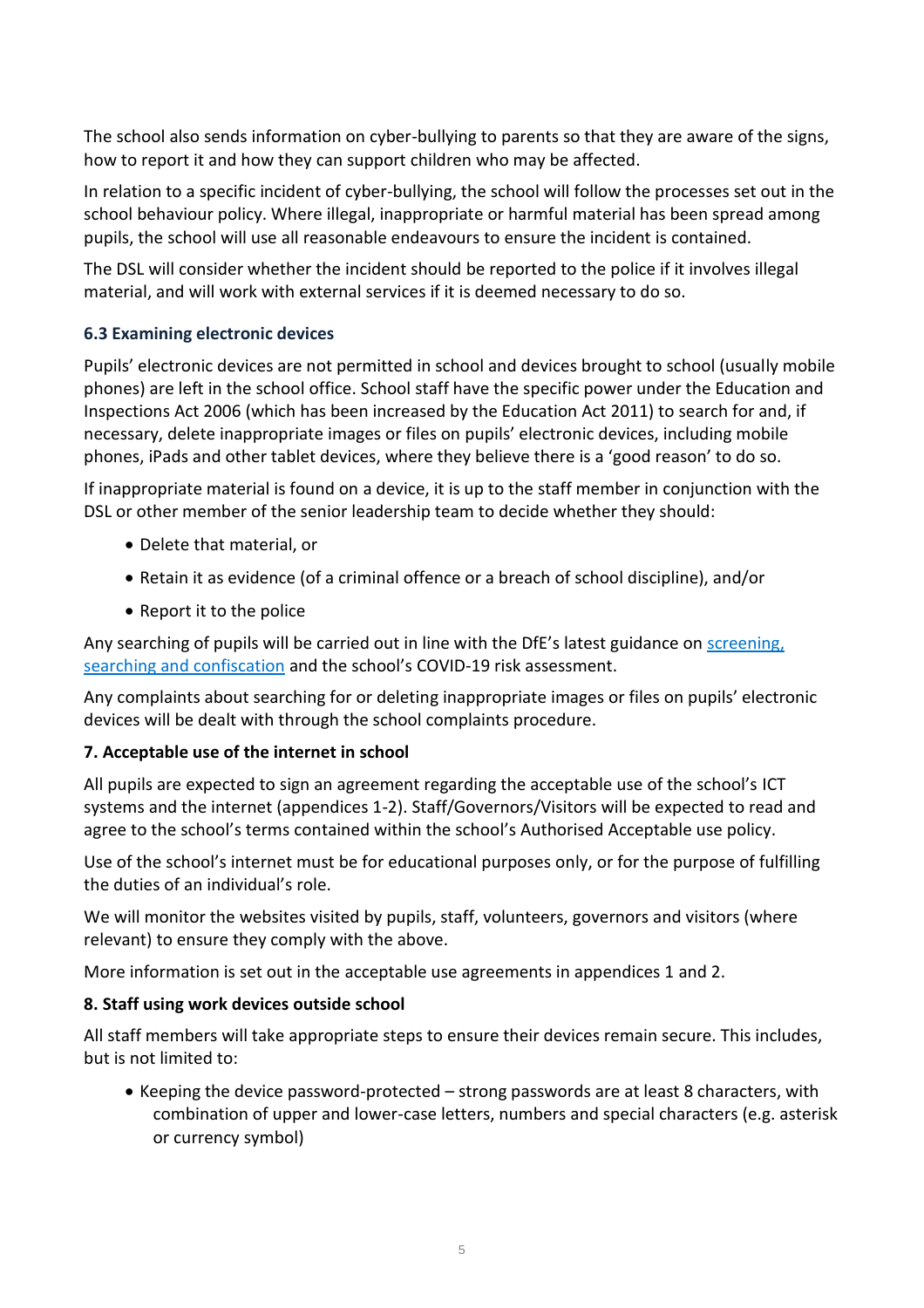- Making sure the device locks if left inactive for a period of time
- Not sharing the device among family or friends
- $\bullet$  Keeping operating systems up to date  $-$  always install the latest updates

Staff members must not use the device in any way which would violate the school's terms of Authorised acceptable use and the Mobile Devices policy.

Work devices must be used solely for work activities.

#### <span id="page-8-0"></span>**10. How the school will respond to issues of misuse**

Where a pupil misuses the school's ICT systems or internet, we will follow the procedures set out in our policies on behaviour and acceptable use. The action taken will depend on the individual circumstances, nature and seriousness of the specific incident, and will be proportionate.

Where a staff member misuses the school's ICT systems or the internet, or misuses a personal device where the action constitutes misconduct, the matter will be dealt with in accordance with staff disciplinary procedures. The action taken will depend on the individual circumstances, nature and seriousness of the specific incident.

The school will consider whether incidents which involve illegal activity or content, or otherwise serious incidents, should be reported to the police.

#### <span id="page-8-1"></span>**11. Training**

All new staff members will receive training, as part of their induction, on safe internet use and online safeguarding issues including cyber-bullying and the risks of online radicalisation.

All staff members will receive refresher training at least once each academic year as part of safeguarding training, as well as relevant updates as required (for example through emails, ebulletins and staff meetings).

The DSL and deputies will undertake child protection and safeguarding training, which will include online safety, at least every 3 years. They will also update their knowledge and skills on the subject of online safety at regular intervals, and at least annually.

Governors will receive training on safe internet use and online safeguarding issues as part of their induction training.

Volunteers will receive appropriate training and updates, if applicable.

More information about safeguarding training is set out in our Safeguarding policy.

#### <span id="page-8-2"></span>**12. Monitoring arrangements**

The DSL logs behaviour and safeguarding issues related to online safety.

This policy will be reviewed by the Learning and Wellbeing committee. At every review, the policy will be shared with the governing board.

#### <span id="page-8-3"></span>**13. Links with other policies**

This online safety policy is linked to our:

• Safeguarding policy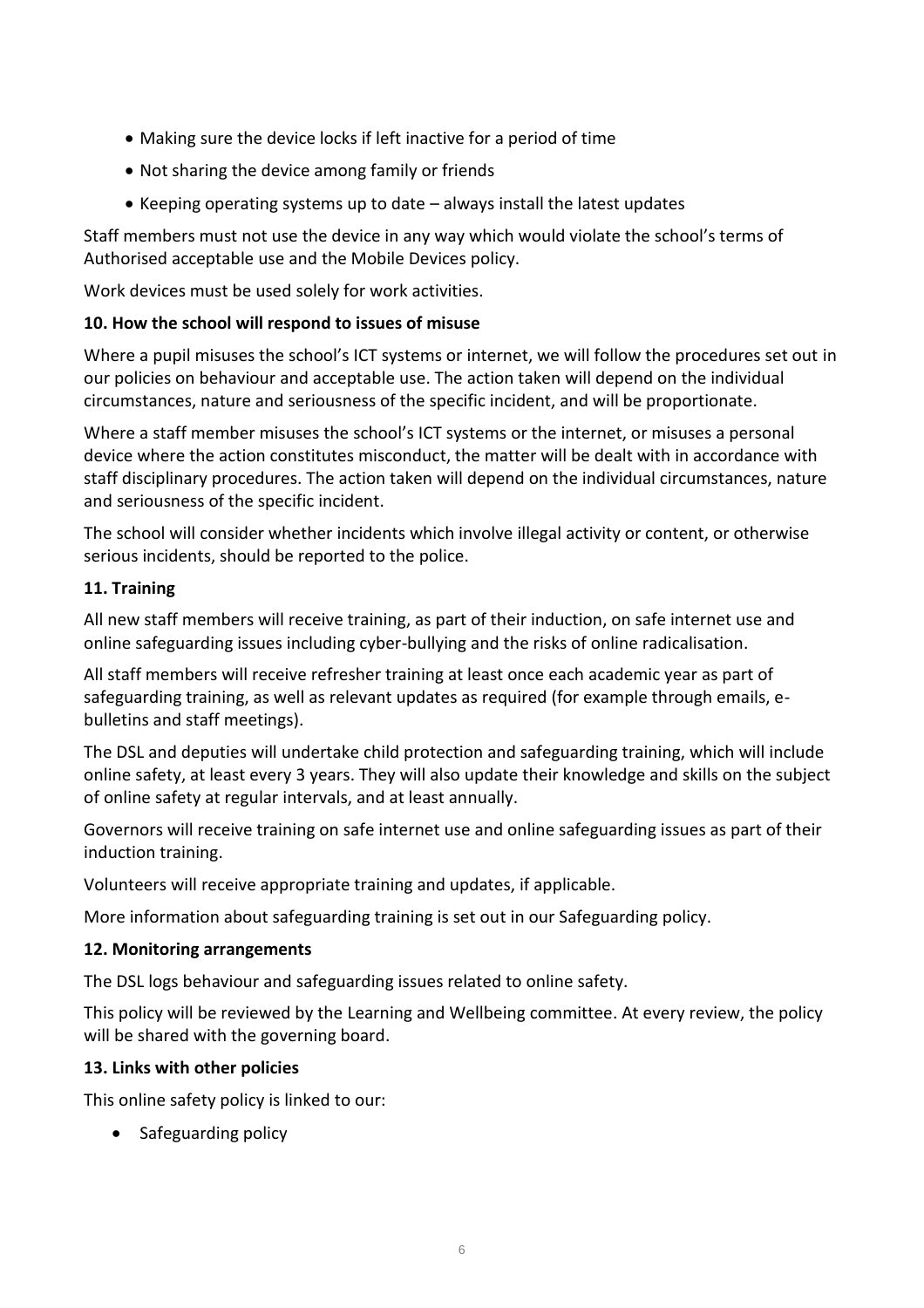- Behaviour policy
- Staff disciplinary procedures
- Data protection policy and privacy notices
- Complaints procedure
- Authorised acceptable use policy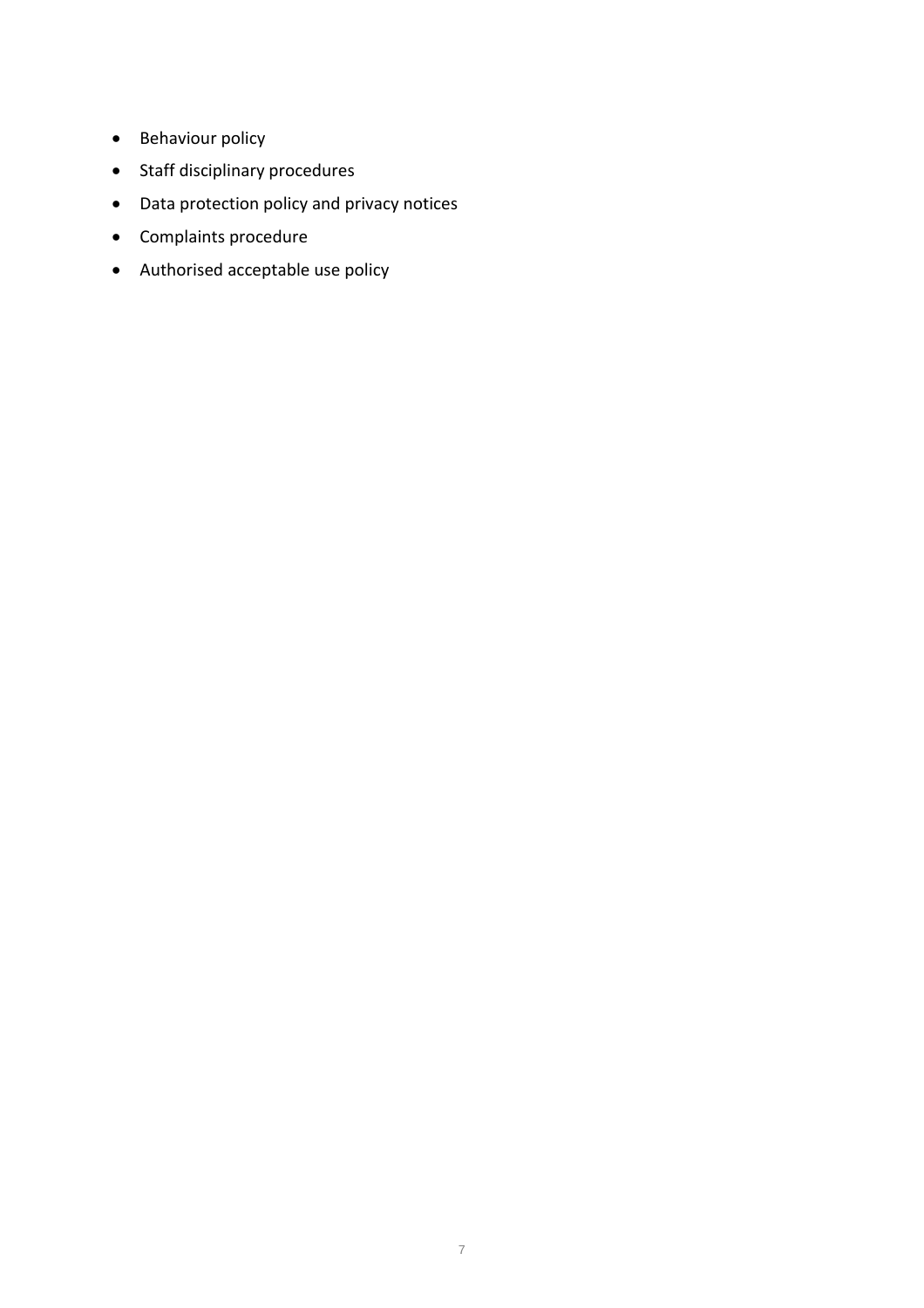#### **Appendix 1: EYFS and KS1 acceptable use agreement (pupils and parents/carers)**

#### **ACCEPTABLE USE OF THE SCHOOL'S ICT SYSTEMS AND INTERNET: AGREEMENT FOR PUPILS AND PARENTS/CARERS**

#### **Name of pupil:**

#### **When I use the school's ICT systems (like computers) and get onto the internet in school I will:**

- Ask a teacher or adult if I can do so before using them
- Only use websites that a teacher or adult has told me or allowed me to use
- Tell my teacher immediately if:
	- o I click on a website by mistake
	- o I receive messages from people I don't know
	- o I find anything that may upset or harm me or my friends
- Use school computers for school work only
- I will be kind to others and not upset or be rude to them
- Look after the school ICT equipment and tell a teacher straight away if something is broken or not working properly
- Only use the username and password I have been given
- Try my hardest to remember my username and password
- Never share my password with anyone, including my friends.
- Never give my personal information (my name, address or telephone numbers) to anyone without the permission of my teacher or parent/carer
- Save my work on the school network
- Check with my teacher before I print anything
- Log off or shut down a computer when I have finished using it

#### **I agree that the school will monitor the websites I visit and that there will be consequences if I don't follow the rules.**

| Signed (pupil):                                                                                                                                                                                                                                                                                                | Date: |
|----------------------------------------------------------------------------------------------------------------------------------------------------------------------------------------------------------------------------------------------------------------------------------------------------------------|-------|
| Parent/carer agreement: I agree that my child can use the school's ICT systems and internet<br>when appropriately supervised by a member of school staff. I agree to the conditions set out<br>above for pupils using the school's ICT systems and internet, and will make sure my child<br>understands these. |       |
| Signed (parent/carer):                                                                                                                                                                                                                                                                                         | Date: |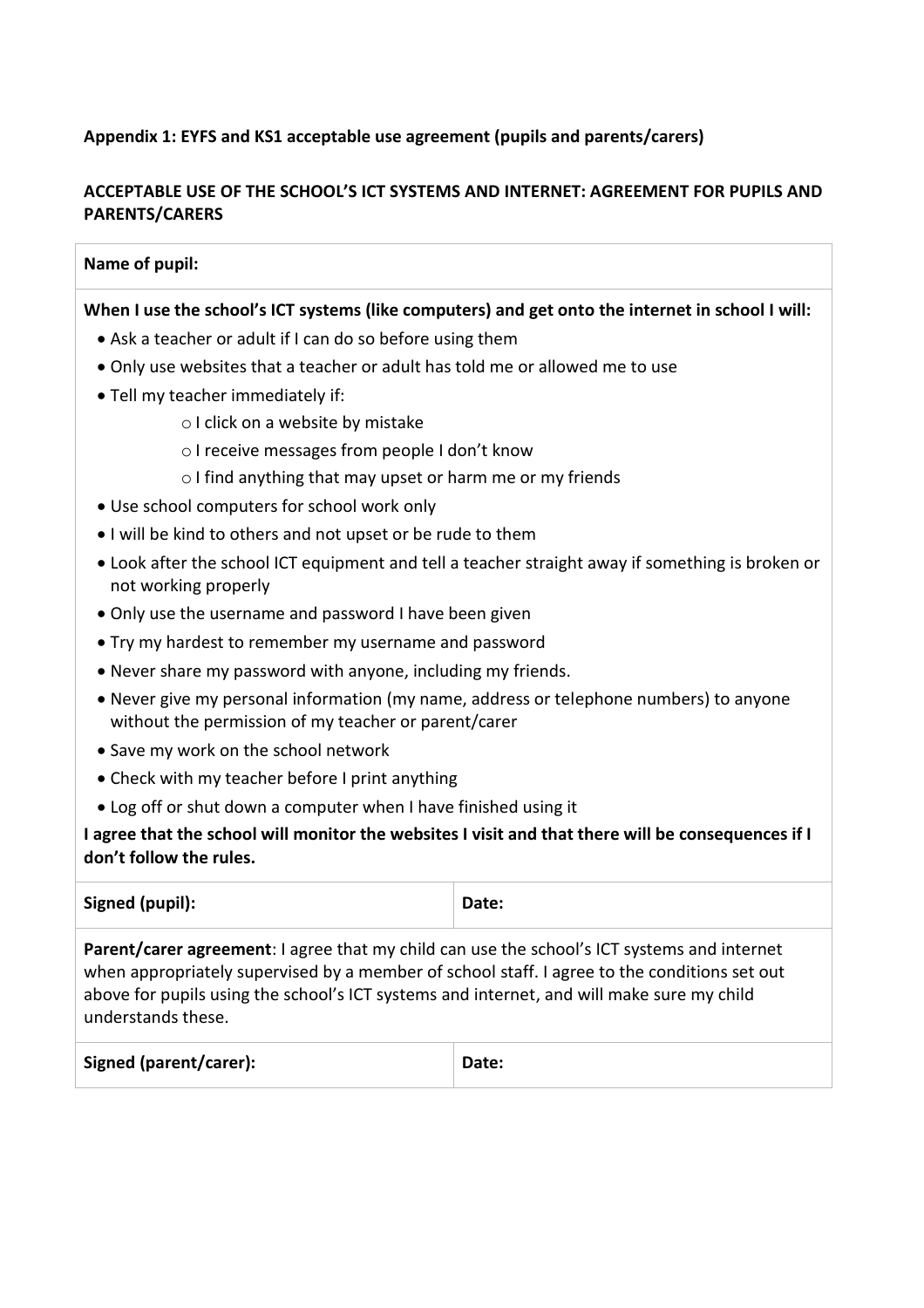#### **Appendix 2: KS2 acceptable use agreement (pupils and parents/carers)**

#### **ACCEPTABLE USE OF THE SCHOOL'S ICT SYSTEMS AND INTERNET: AGREEMENT FOR KS2 PUPILS AND PARENTS/CARERS**

#### **Name of pupil:**

#### **I will read and follow the rules in the acceptable use agreement policy**

#### **When I use the school's ICT systems (like computers) and get onto the internet in school I will:**

- Always use the school's ICT systems and the internet responsibly and for educational purposes only
- Only use them when a teacher is present, or with a teacher's permission
- Keep my username and passwords safe and not share these with others
- Keep my private information safe at all times and not give my name, address or telephone number to anyone without the permission of my teacher or parent/carer
- Tell a teacher (or sensible adult) immediately if I find any material which might upset, distress or harm me or others
- Always log off or shut down a computer when I'm finished working on it

#### **I will not:**

- Access any inappropriate websites including: social networking sites, chat rooms and gaming sites unless my teacher has expressly allowed this as part of a learning activity
- Open any attachments in emails, or follow any links in emails, without first checking with a teacher
- Use any inappropriate language when communicating online, including in emails
- Log in to the school's network using someone else's details
- Arrange to meet anyone offline without first consulting my parent/carer, or without adult supervision
- I will not use my mobile phone/personal device in school, if necessary to bring to school, I will leave it at the school office

#### **I agree that the school will monitor the websites I visit and that there will be consequences if I don't follow the rules.**

Signed (pupil):  $\qquad \qquad$  Date:

**Parent/carer agreement**: I agree that my child can use the school's ICT systems and internet when appropriately supervised by a member of school staff. I agree to the conditions set out above for pupils using the school's ICT systems and internet, and will make sure my child understands these.

| Signed (parent/carer): | Date: |
|------------------------|-------|
|                        |       |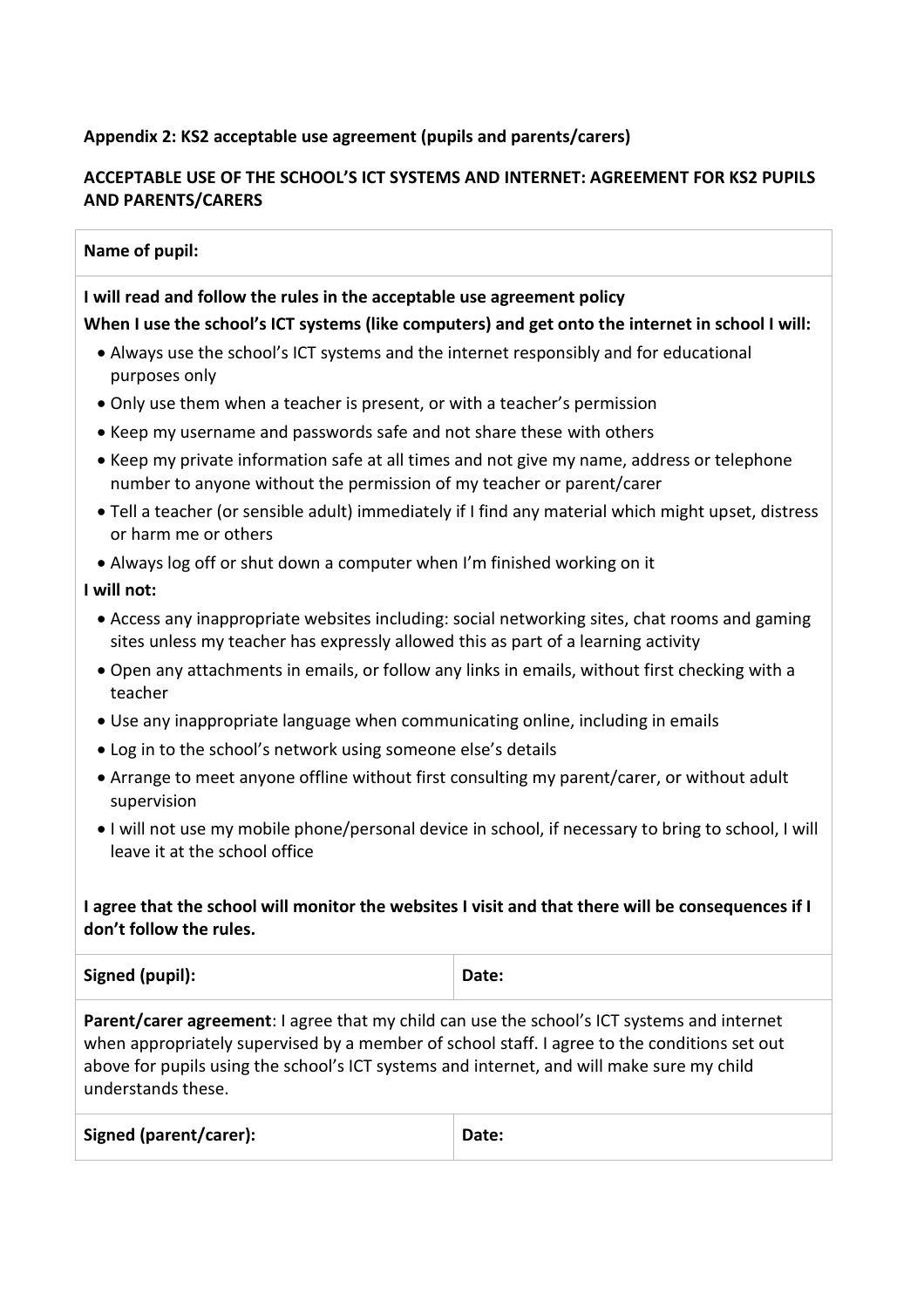### **Appendix 2: acceptable use agreement (staff, governors, volunteers, visitors) ACCEPTABLE USE OF THE SCHOOL'S ICT SYSTEMS AND INTERNET: AGREEMENT FOR STAFF, GOVERNORS, VOLUNTEERS AND VISITORS**

#### **Name of staff member/governor/volunteer/visitor:**

When using the school's ICT systems and accessing the internet in school, or outside school on a work device (if applicable), I will not:

- Access, or attempt to access inappropriate material, including but not limited to material of a violent, criminal or pornographic nature (or create, share, link to or send such material)
- Use them in any way which could harm the school's reputation
- Access social networking sites or chat rooms
- Use any improper language when communicating online, including in emails or other messaging services
- Install any unauthorised software, or connect unauthorised hardware or devices to the school's network
- Share my password with others or log in to the school's network using someone else's details
- Take photographs of pupils without checking with teachers first
- Share confidential information about the school, its pupils or staff, or other members of the community
- Access, modify or share data I'm not authorised to access, modify or share
- Promote private businesses, unless that business is directly related to the school
- I will only use the school's ICT systems and access the internet in school, or outside school on a work device, for educational purposes or for the purpose of fulfilling the duties of my role.
- I agree that the school will monitor the websites I visit and my use of the school's ICT facilities and systems.
- I will take all reasonable steps to ensure that work devices are secure and passwordprotected when using them outside school, and keep all data securely stored in accordance with this policy and the school's data protection policy.
- I will let the designated safeguarding lead (DSL) and ICT manager know if a pupil informs me they have found any material which might upset, distress or harm them or others, and will also do so if I encounter any such material.
- I will always use the school's ICT systems and internet responsibly, and ensure that pupils in my care do so too.

Signed (staff member/governor/volunteer/visitor): Date: